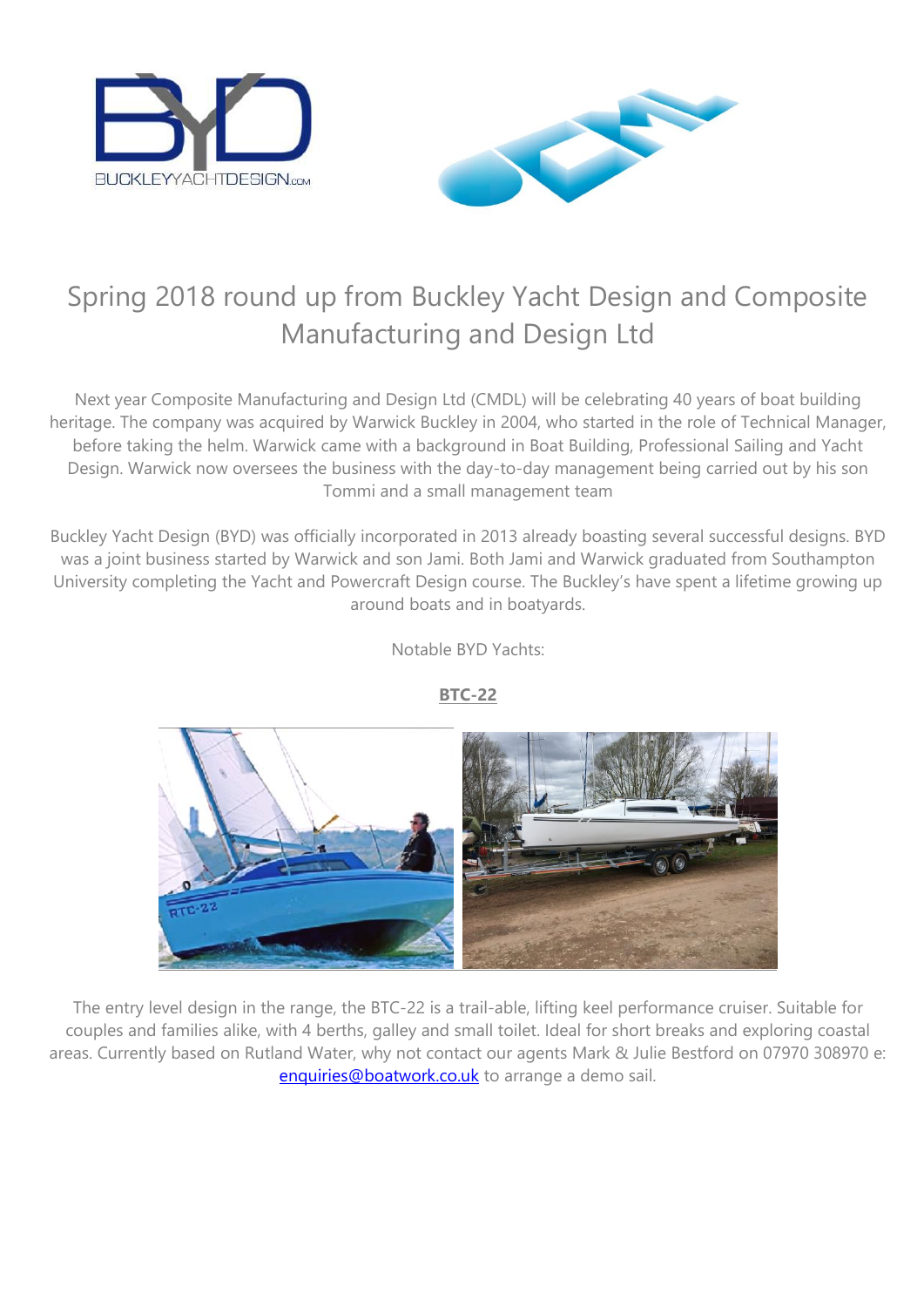



**B9**



The first boat designed by Warwick back in the early 90's, built at the families Helsinki based yard at the time. Lots of fun sailing and competing in the Baltic. She was later delivered to the UK to her new owner and currently resides on the Thames Estuary.

**B10** 



A lifting keel, twin rudder version designed for the Baltic. Still in original ownership since 1996.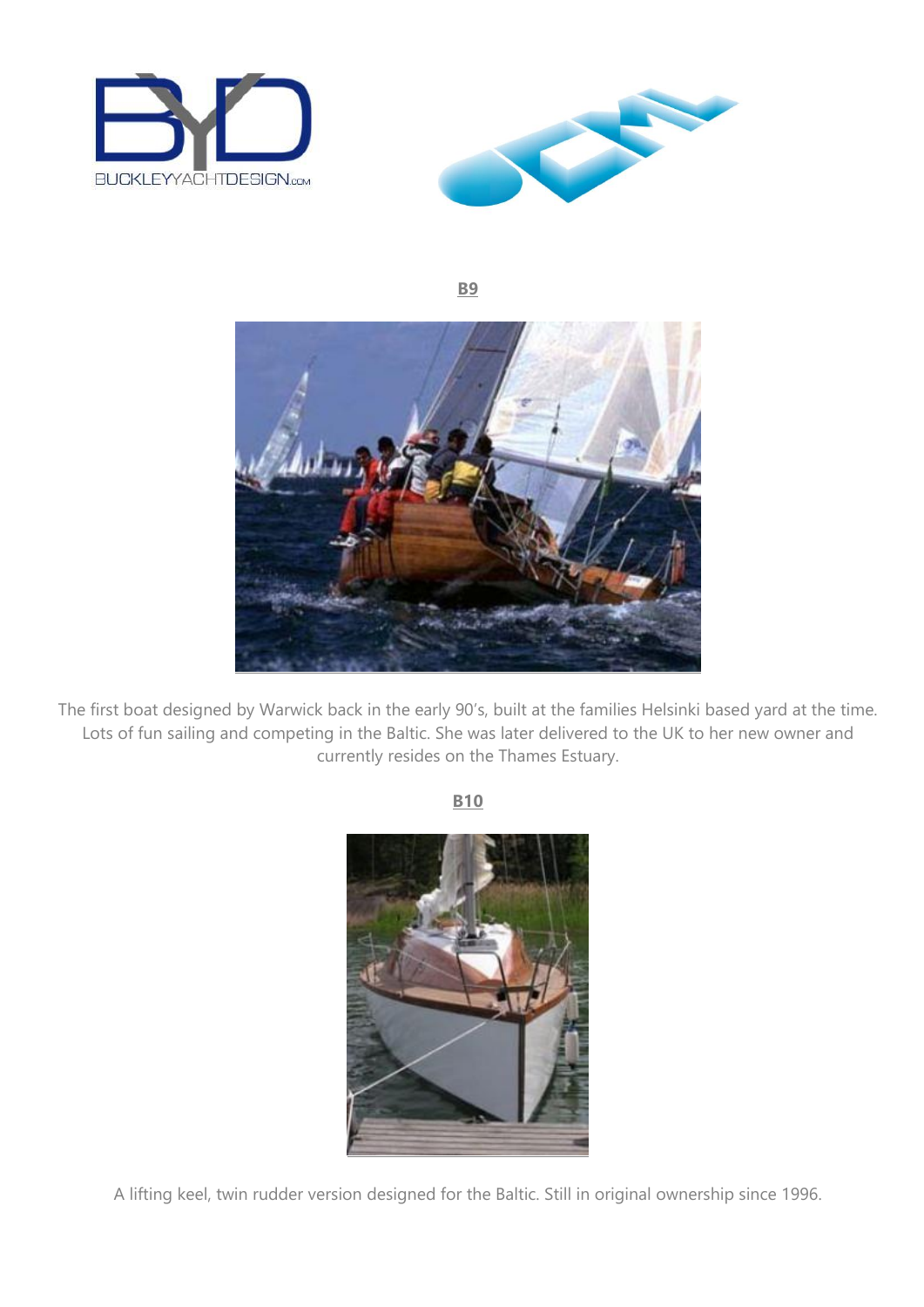



**B42**



Currently being built in France by the owner of a local sawmill! Due for launch Early next year.



**B45**

Successfully campaigned in the annual Round the Isle of Wight Race, the boat has improved year-on-year and won line honours in IRC Class 0 in the 2017 race. Look out for the boat this year where the team have their sights on finally winning the Roman Bowl!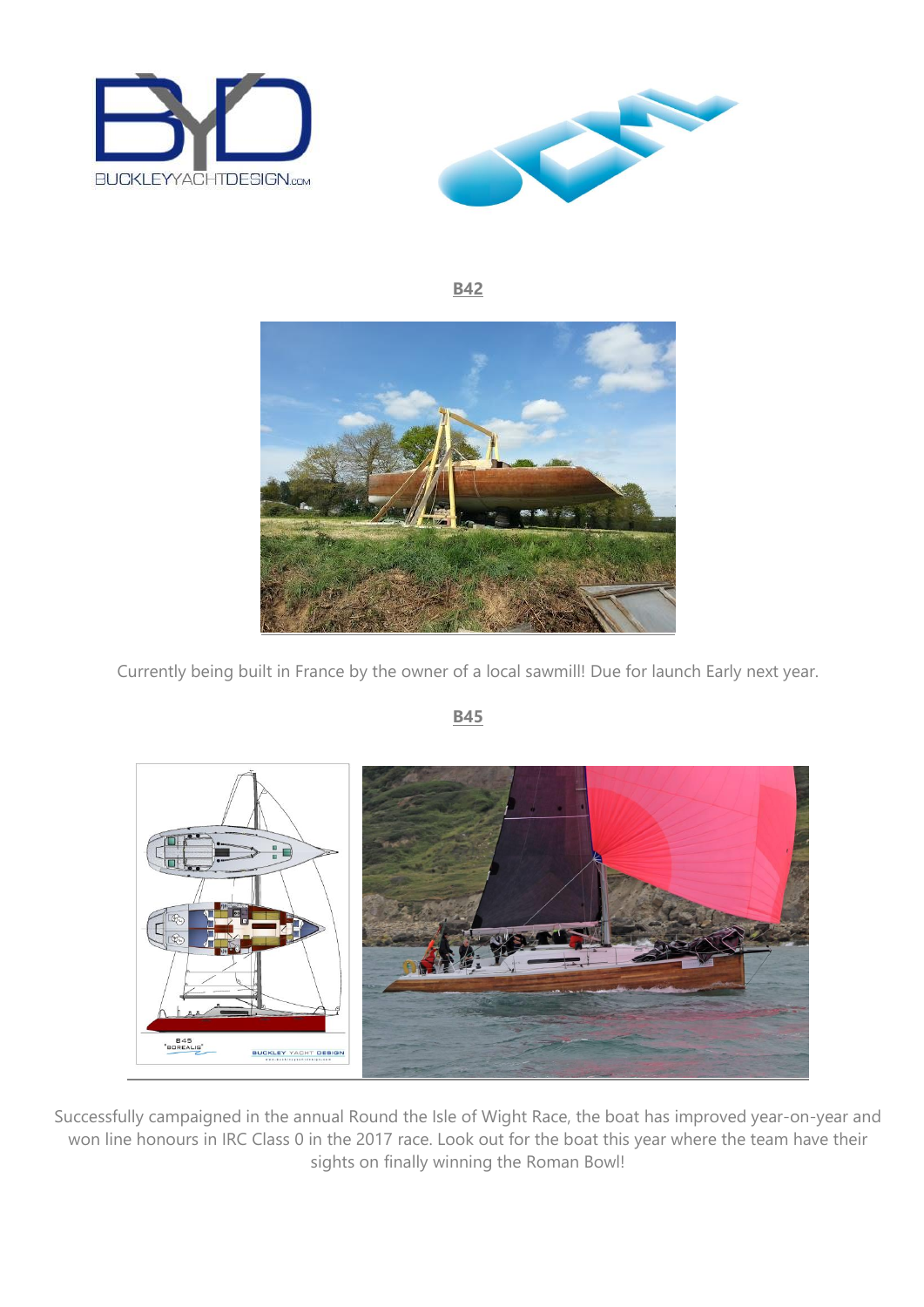



#### Recent projects completed by CMDL:

### **Oyster 118**



CMDL built the Deck, Bimini and resin infused Sole floors.

### **13M Pilot Boat**



CMDL worked with HMS and Camarc on developing new mouldings for the latest 13M Pilot Boat.